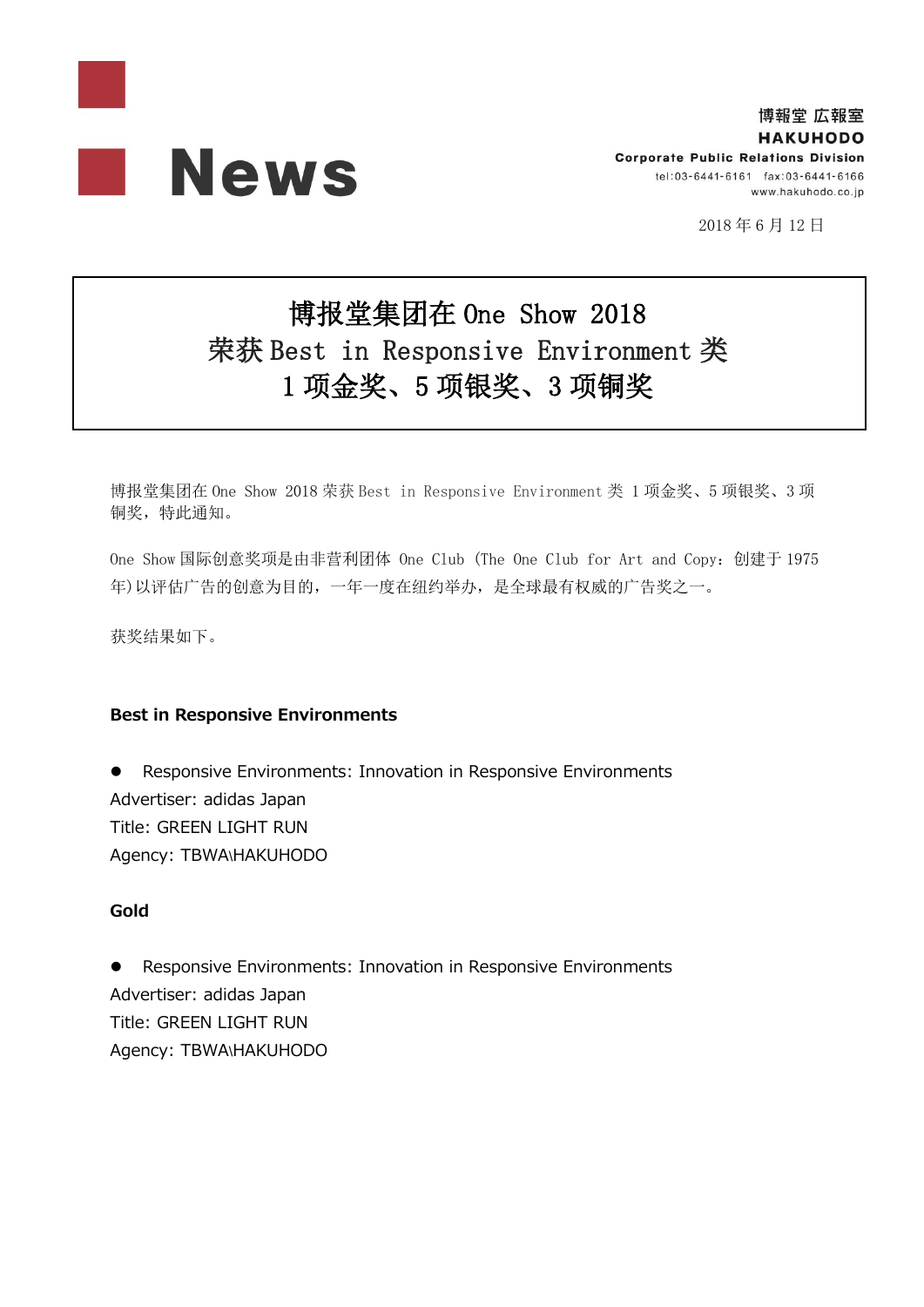#### **Silver**

 Direct Marketing: Craft / Data-Driven Personalization Advertiser: adidas Japan Title: GREEN LIGHT RUN Agency: TBWA\HAKUHODO

 Direct Marketing: Craft / Use of Digital Technology Advertiser: adidas Japan Title: GREEN LIGHT RUN Agency: TBWA\HAKUHODO

**•** Direct Marketing: Ambient Media / Live Events Advertiser: adidas Japan Title: GREEN LIGHT RUN Agency: TBWA\HAKUHODO

**•** Responsive Environments: Use of Technology Advertiser: adidas Japan Title: GREEN LIGHT RUN Agency: TBWA\HAKUHODO

 Moving Image Craft: Craft - Innovation in Moving Image Craft / Visual Advertiser: DOUBLE A Title: OBSESSION FOR SMOOTHNESS Agency: SIX INC./SPA-HAKUHODO

### **Bronze**

• Design: Moving Image Advertiser: DOUBLE A Title: OBSESSION FOR SMOOTHNESS Agency: SIX INC./SPA-HAKUHODO